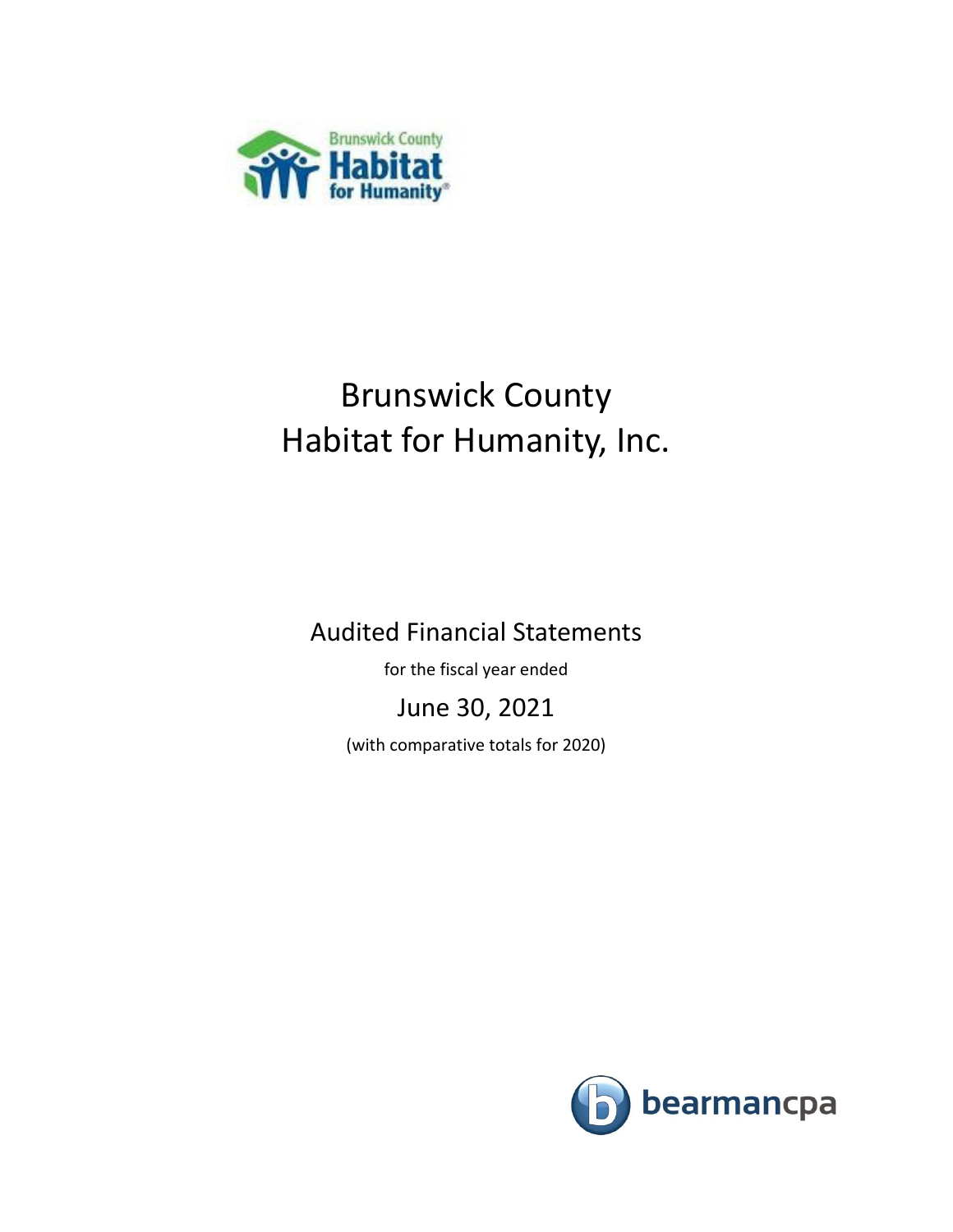### Table of Contents

| <b>Financial Statements</b> |
|-----------------------------|
|                             |
|                             |
|                             |
|                             |
|                             |
|                             |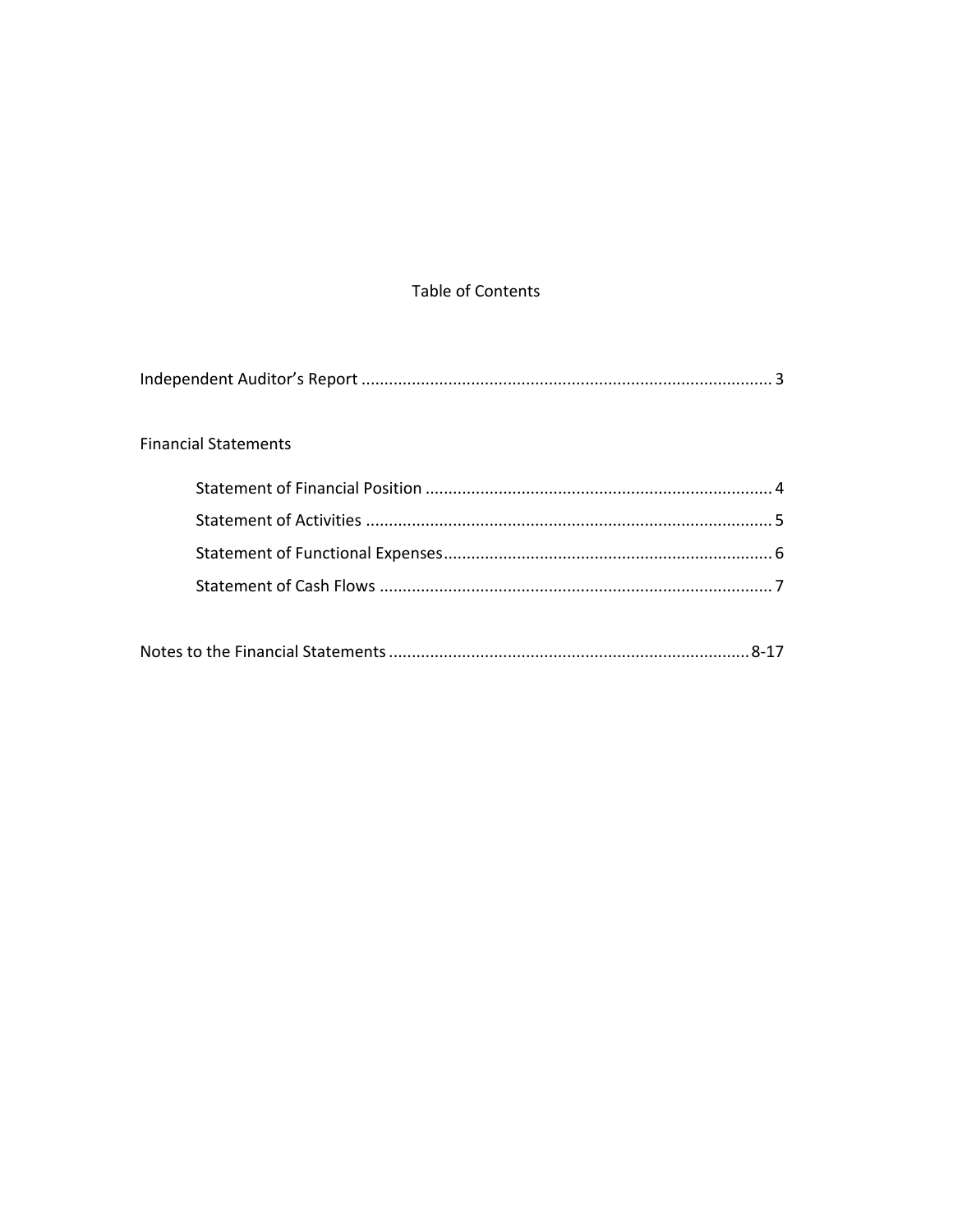

#### **INDEPENDENT AUDITOR'S REPORT**

To the Board of Directors Brunswick County Habitat for Humanity, Inc. Supply, North Carolina

We have audited the accompanying financial statements of Brunswick County Habitat for Humanity, Inc. (Habitat), a nonprofit organization, which comprise the statement of financial position as of June 30, 2021, and the related statements of activities, functional expenses, and cash flows, for the year then ended, and the related notes to the financial statements.

#### *Management's Responsibility for the Financial Statements*

Management is responsible for the preparation and fair presentation of these financial statements in accordance with accounting principles generally accepted in the United States of America. This includes the design, implementation, and maintenance of internal control relevant to the preparation and fair presentation of financial statements that are free from material misstatement, whether due to fraud or error.

#### *Auditor's Responsibility*

Our responsibility is to express an opinion on these financial statements based on our audit. We conducted our audit in accordance with auditing standards generally accepted in the United States of America. Those standards require that we plan and perform the audit to obtain reasonable assurance about whether the financial statements are free of material misstatement.

An audit involves performing procedures to obtain audit evidence about the amounts and disclosures in the financial statements. The procedures selected depend on the auditor's judgment, including the assessment of the risk of material misstatement of the financial statements, whether due to fraud or error. In making those risk assessments, the auditor considers internal control relevant to the entity's preparation and fair presentation of the financial statements in order to design audit procedures that are appropriate in the circumstances, but not for the purpose of expressing an opinion on the effectiveness of the entity's internal control. Accordingly, we express no such opinion. An audit also includes evaluating the appropriateness of accounting policies used and the reasonableness of significant accounting estimates made by management, as well as evaluating the overall presentation of the financial statements. We believe that the audit evidence we have obtained is sufficient and appropriate to provide a basis for our audit opinion.

#### *Opinion*

*In our opinion, the financial statements referred to above present fairly, in all material respects, the financial position of Habitat as of June 30, 2021, and the changes in its net assets and its cash flows for the year then ended in accordance with accounting principles generally accepted in the United States of America.*

#### *Prior Year Summarized Comparative Information*

We have previously audited Habitat's 2020 financial statements and our report dated October 16, 2020 expressed an unmodified audit opinion on those audited financial statements. In our opinion, the summarized comparative information presented herein as of and for the year ended June 30, 2020, is consistent, in all material respects, with the audited financial statements from which it has been derived.

Bearman CPA Puc

Wilmington, North Carolina October 15, 2021

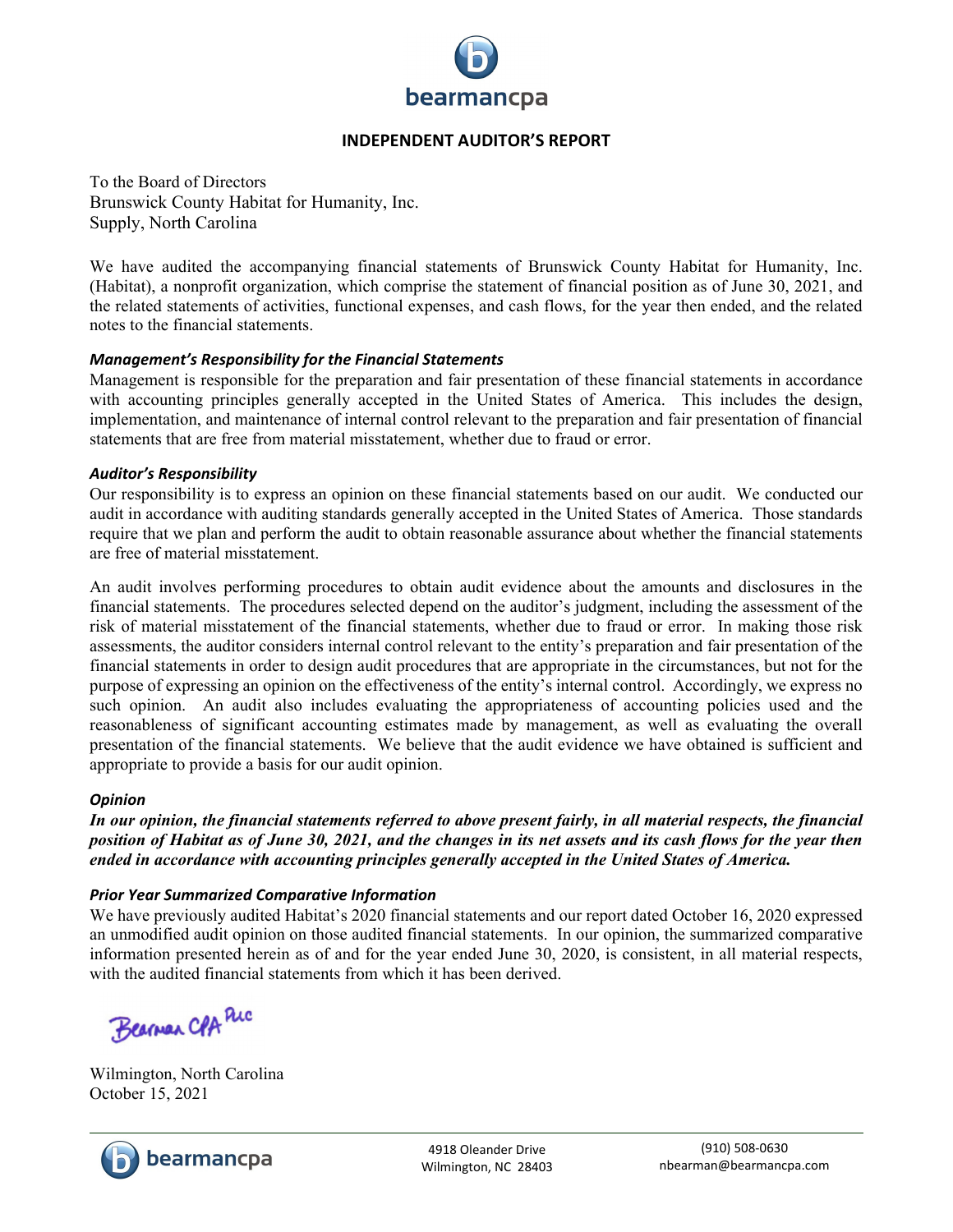#### **Statement of Financial Position**

#### as of June 30, 2021

(with comparative totals for 2020)

|                                                   | 6/30/21          | 6/30/20         |
|---------------------------------------------------|------------------|-----------------|
| <b>Assets</b>                                     |                  |                 |
| Cash and Cash Equivalents (Notes 3c and 4)        | \$<br>820,892    | \$<br>634,436   |
| Accounts Receivable (Note 5)                      | 13,039           | 6,279           |
| Prepaid Expenses                                  | 18,101           | 18,008          |
| ReStore Inventory (Note 3j)                       | 225,970          | 155,710         |
| Program Properties Inventory (Notes 3h and 6)     | 686,122          | 454,186         |
| Loans to Homeowners, net (Note 7)                 | 1,383,816        | 1,270,435       |
| Property & Equipment, net (see Note 8)            | 2,316,417        | 2,331,026       |
| <b>Total Assets</b>                               | \$<br>5,464,357  | \$<br>4,870,080 |
|                                                   |                  |                 |
| <b>Liabilities &amp; Net Assets</b>               |                  |                 |
| Accounts Payable & Accrued Liabilities (Note 9)   | \$<br>208,490    | \$<br>89,544    |
| Notes Payable (Note 10)                           | 895,579          | 956,142         |
| NCHFA Note Payable, Net (Note 11)                 | 81,260           |                 |
| <b>Total Liabilities</b>                          | <u>1,185,329</u> | 1,045,686       |
| <b>Net Assets</b>                                 |                  |                 |
| <b>Without Donor Restrictions</b>                 |                  |                 |
| Undesignated (Note 3b)                            | 4,034,784        | 3,554,070       |
| Board Designated Reserve (Note 3b)                | 241,119          | 181,119         |
| <b>Total Net Assets Without Donor Restriction</b> | 4,275,903        | 3,735,189       |
| With Donor Restrictions (Note 3b)                 | 3,125            | 89,205          |
| <b>Total Net Assets</b>                           | 4,279,028        | 3,824,394       |
| <b>Total Liabilities &amp; Net Assets</b>         | \$<br>5,464,357  | \$<br>4,870,080 |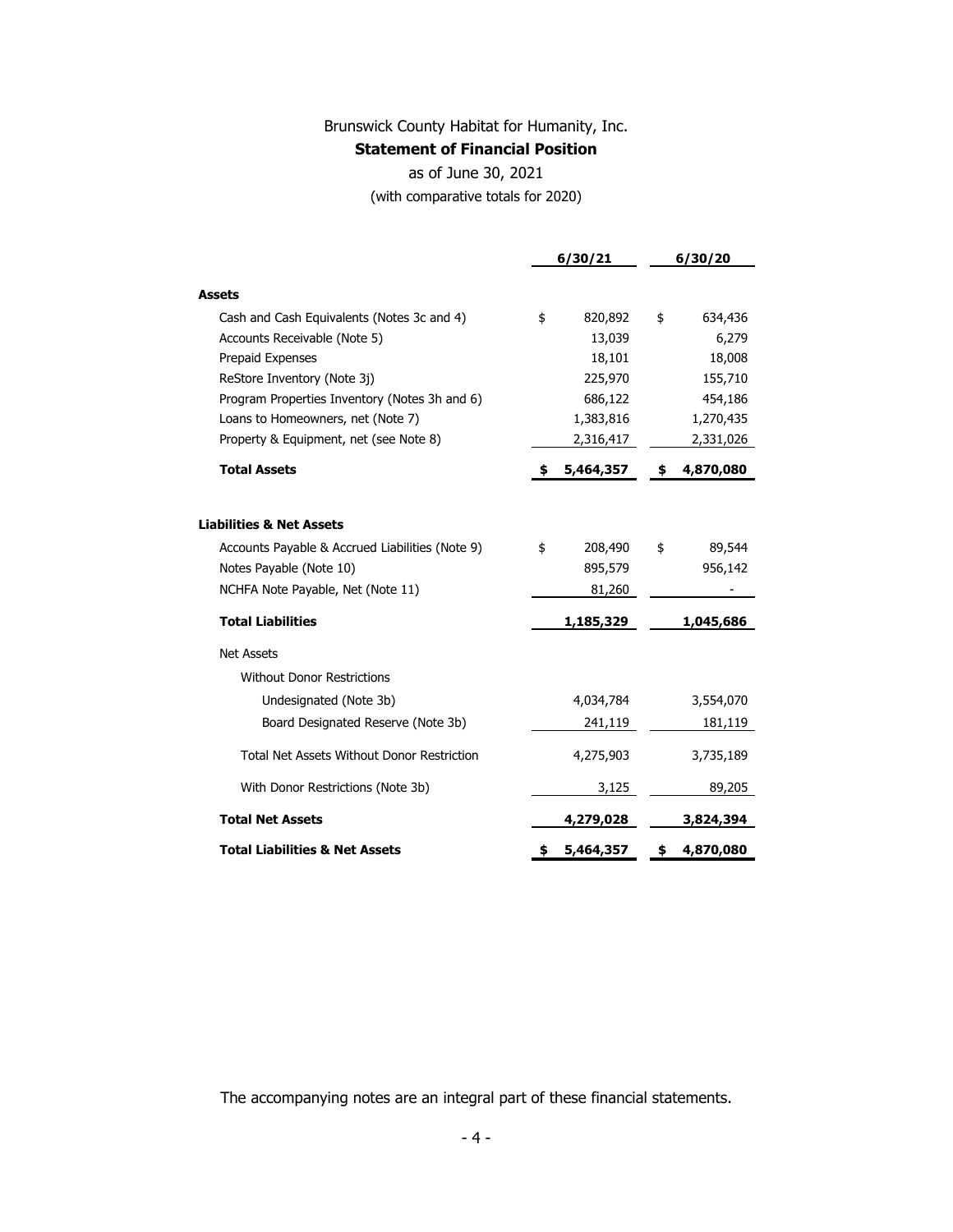#### **Statement of Activities**

for the fiscal year ended June 30, 2021 (with comparative totals for 2020)

| <b>OPERATING</b>                               | <b>Without</b><br><b>Donor</b><br><b>Restrictions</b> | With<br><b>Donor</b><br><b>Restrictions</b> | <b>Total</b><br>FY 2020/21 | Total<br>FY 2019/20 |
|------------------------------------------------|-------------------------------------------------------|---------------------------------------------|----------------------------|---------------------|
| <b>Revenue</b>                                 |                                                       |                                             |                            |                     |
| Private Grants & Contributions (Note 3d)       | \$<br>131,377                                         | \$                                          | \$<br>131,377              | \$<br>55,449        |
| Paycheck Protection Program (Note 10)          | 175,600                                               |                                             | 175,600                    |                     |
| NCHFA Imputed Contribution (Note 11)           | 118,399                                               |                                             | 118,399                    |                     |
| Home Sales (Note 7)                            | 545,204                                               |                                             | 545,204                    | 85,000              |
| <b>Gross ReStore Sales</b>                     | 2,015,241                                             |                                             | 2,015,241                  | 1,504,849           |
| Less ReStore Cost of Goods Sold                | (1, 166, 864)                                         |                                             | (1, 166, 864)              | (1,070,293)         |
| ReStore, net (see Note 3j)                     | 848,377                                               |                                             | 848,377                    | 434,556             |
| Special Events (Note 3e)                       | 28,510                                                |                                             | 28,510                     | 21,140              |
| Interest & Other Income                        | 4,468                                                 |                                             | 4,468                      | 7,753               |
| Imputed Income on Interest-free Loans (Note 7) | 128,375                                               |                                             | 128,375                    | 102,306             |
| Net Assets Released from Restriction (Note 3b) | 86,080                                                | (86,080)                                    |                            |                     |
| <b>Total Revenue</b>                           | 2,066,390                                             | (86,080)                                    | 1,980,310                  | 706,204             |
| <b>Expense</b>                                 |                                                       |                                             |                            |                     |
| Program (Note 3e)                              | 1,157,782                                             |                                             | 1,157,782                  | 423,898             |
| Management & General (Note 3e)                 | 240,725                                               |                                             | 240,725                    | 213,490             |
| Fundraising (Note 3e)                          | 127,169                                               |                                             | 127,169                    | 103,227             |
| <b>Total Expense</b>                           | 1,525,676                                             |                                             | 1,525,676                  | 740,615             |
| <b>Change in Net Assets</b>                    | 540,714                                               | (86,080)                                    | 454,634                    | (34, 411)           |
| Net Assets Beginning of Year                   | 3,735,189                                             | 89,205                                      | 3,824,394                  | 3,858,805           |
| <b>Net Assets End of Year</b>                  | 4,275,903<br>\$                                       | 3,125<br>\$                                 | 4,279,028<br>\$            | 3,824,394<br>\$     |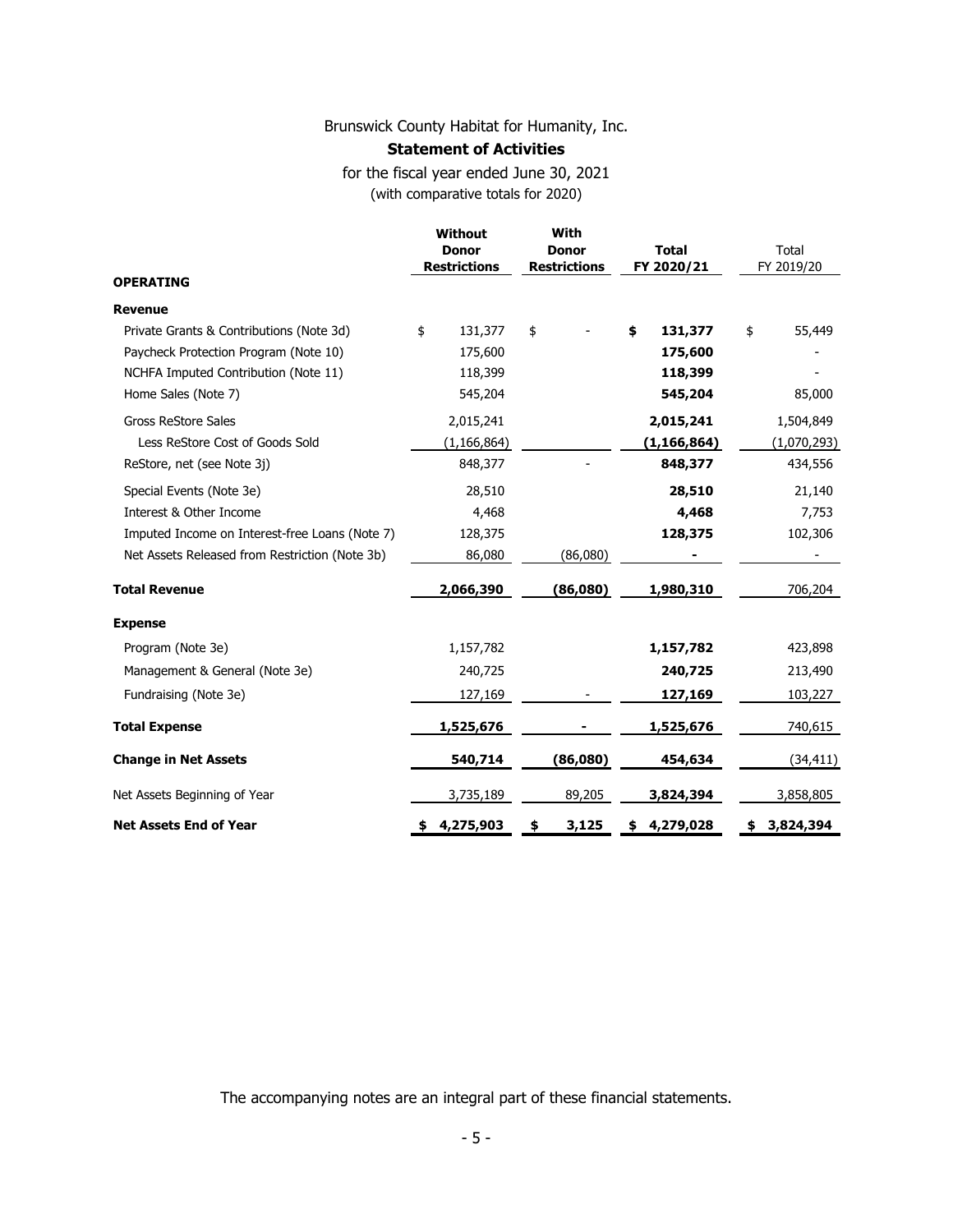#### **Statement of Functional Expenses**

for the fiscal year ended June 30, 2021

(with comparative totals for 2020)

|                                   | Program |                   |    |                          |    |                                    |    |                    |    |                            |    |                     |
|-----------------------------------|---------|-------------------|----|--------------------------|----|------------------------------------|----|--------------------|----|----------------------------|----|---------------------|
| <b>Expense Type</b>               |         | Home<br>Ownership |    | <b>ReStore</b>           |    | <b>Management &amp;</b><br>General |    | <b>Fundraising</b> |    | <b>Total</b><br>FY 2020/21 |    | Total<br>FY 2019/20 |
| Wages, Taxes & Benefits           | \$      | 210,084           | \$ | 736,830                  | \$ | 182,628                            | \$ | 88,919             | \$ | 1,218,461                  | \$ | 1,082,037           |
| Construction                      |         | 450,705           |    |                          |    |                                    |    |                    |    | 450,705                    |    | 89,516              |
| New Mortgages Discount (Note 7)   |         | 267,847           |    |                          |    |                                    |    |                    |    | 267,847                    |    | 50,831              |
| <b>Contracted Services</b>        |         |                   |    |                          |    | 23,151                             |    |                    |    | 23,151                     |    | 17,600              |
| <b>General Operations</b>         |         | 126,860           |    | 155,237                  |    | 18,379                             |    | 30,402             |    | 330,878                    |    | 281,114             |
| Occupancy (Note 13)               |         | 13,421            |    | 111,125                  |    | 3,671                              |    | 1,739              |    | 129,956                    |    | 121,331             |
| Grants to Others (Note 14)        |         | 71,357            |    | $\overline{\phantom{a}}$ |    |                                    |    |                    |    | 71,357                     |    |                     |
| Interest (Note 10)                |         |                   |    | 34,418                   |    |                                    |    |                    |    | 34,418                     |    | 33,486              |
| Imputed Interest (Note 11)        |         | 2,575             |    | $\overline{\phantom{0}}$ |    |                                    |    |                    |    | 2,575                      |    |                     |
| Insurance                         |         | 9,204             |    | 64,387                   |    | 7,948                              |    | 3,765              |    | 85,304                     |    | 69,431              |
| Depreciation (Note 8)             |         | 5,729             |    | 64,867                   |    | 4,948                              |    | 2,344              |    | 77,888                     |    | 65,561              |
| <b>Total Expenses by Function</b> |         | \$1,157,782       | S. | 1,166,864                | S  | 240,725                            |    | 127,169            | S  | 2,692,540                  | S  | 1,810,907           |

| Less Expense Items Netted Against Revenue on the Statement of Activities |                          |             |                          |             |             |
|--------------------------------------------------------------------------|--------------------------|-------------|--------------------------|-------------|-------------|
| ReStore Cost of Goods Sold                                               | $\overline{\phantom{0}}$ | (1.166.864) | $\overline{\phantom{0}}$ | (1.166.864) | (1.070.293) |

| <b>Total Expenses per</b>      |             |  |         |  |                             |         |
|--------------------------------|-------------|--|---------|--|-----------------------------|---------|
| <b>Statement of Activities</b> | \$1.157.782 |  | 240,725 |  | $\frac{127.169}{1.525.676}$ | 740.614 |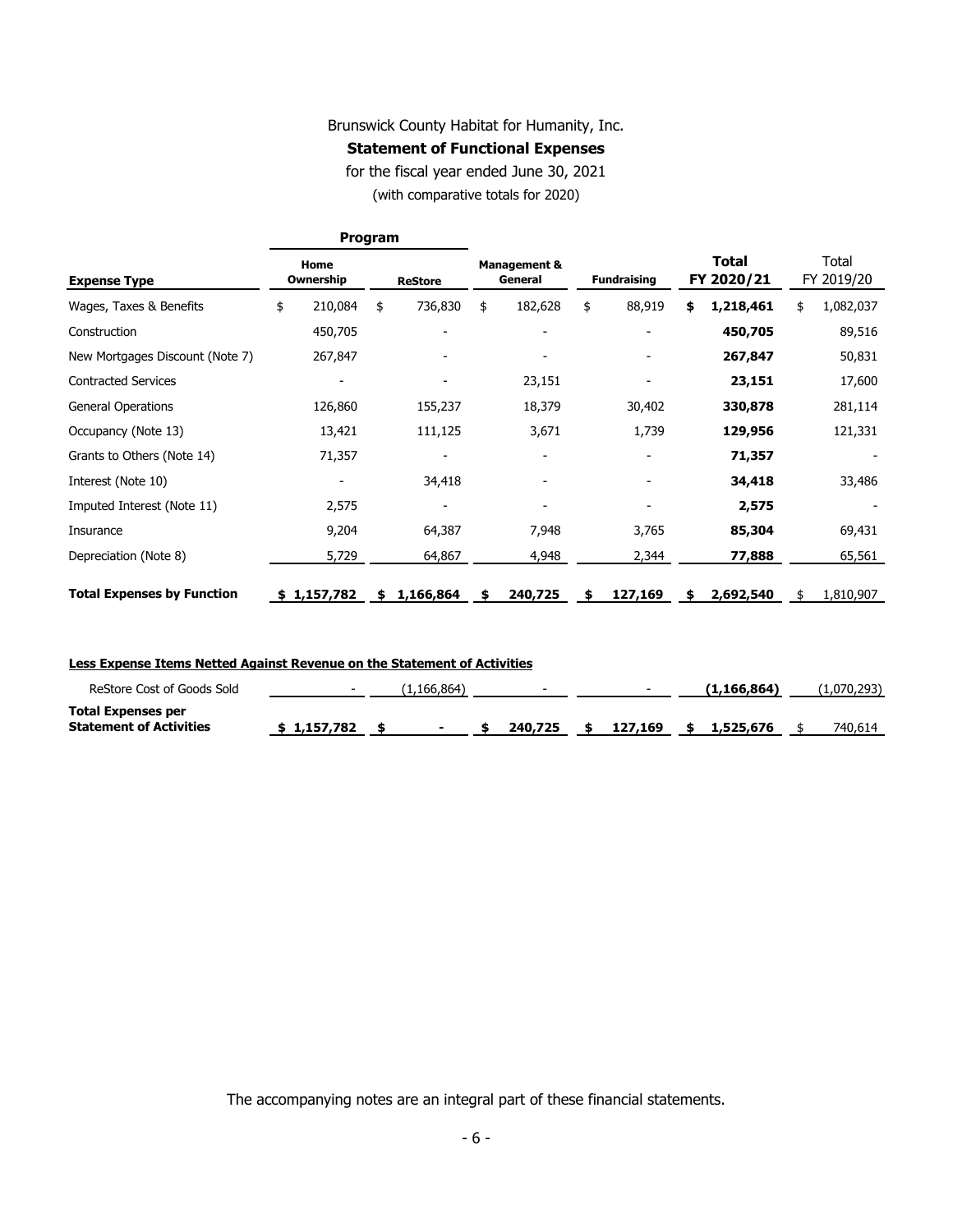#### **Statement of Cash Flows**

for the fiscal year ended June 30, 2021

(with comparative totals for 2020)

|                                                                                                | FY 2020/21 |                      | FY 2019/20 |                      |  |
|------------------------------------------------------------------------------------------------|------------|----------------------|------------|----------------------|--|
| <b>Cash Flows from Operating Activity</b>                                                      |            |                      |            |                      |  |
| Change in Net Assets                                                                           | \$         | 454,634              | \$         | (34,411)             |  |
| Adjustments to reconcile the change in net assets<br>to net cash used in operating activities: |            |                      |            |                      |  |
| Changes in certain assets and liabilities:                                                     |            |                      |            |                      |  |
| <b>Accounts Receivable</b>                                                                     |            | (6,760)              |            | (80)                 |  |
| <b>Prepaid Expenses</b>                                                                        |            | (93)                 |            | (6,995)              |  |
| ReStore Inventory<br>Accounts payable & accrued expenses                                       |            | (70, 260)<br>118,946 |            | (4,860)<br>(37, 013) |  |
| Program Properties Inventory                                                                   |            | (231, 936)           |            | (165, 172)           |  |
| Depreciation                                                                                   |            | 77,888               |            | 65,561               |  |
| Home Sales, net of discounts                                                                   |            | (277, 357)           |            | (34, 169)            |  |
| Imputed Income & Expense - Interest-free Loans                                                 |            | (244, 199)           |            | (102, 306)           |  |
| Homeowner Payments Received                                                                    |            | 292,351              |            | 161,027              |  |
| PPP Loan Forgiven (non-cash)                                                                   |            | (175, 600)           |            |                      |  |
| Net Cash (Used in) or Provided by Operating Activities                                         |            | (62, 386)            |            | (158,418)            |  |
| <b>Cash Flows from Investing Activities</b>                                                    |            |                      |            |                      |  |
| Other Sales of Property                                                                        |            |                      |            |                      |  |
| Purchases of Property & Equipment                                                              |            | (63, 277)            |            | (700, 732)           |  |
| Net Cash (Used in) or Provided by Investing Activities                                         |            | (63, 277)            |            | (700, 732)           |  |
| <b>Cash Flows from Financing Activities</b>                                                    |            |                      |            |                      |  |
| Proceeds from Debt Financing                                                                   |            | 375,600              |            | 175,600              |  |
| Payments on Long-term Debt                                                                     |            | (63, 481)            |            | (61, 494)            |  |
| Net Cash (Used in) or Provided by Financing Activities                                         |            | 312,119              |            | 114,106              |  |
| Net Increase (Decrease) in Cash                                                                |            | 186,456              |            | (745,044)            |  |
| Cash and Cash Equivalents, beginning of year                                                   |            | 634,436              |            | 1,379,480            |  |
| Cash and Cash Equivalents, end of year                                                         | \$         | 820,892              | \$         | 634,436              |  |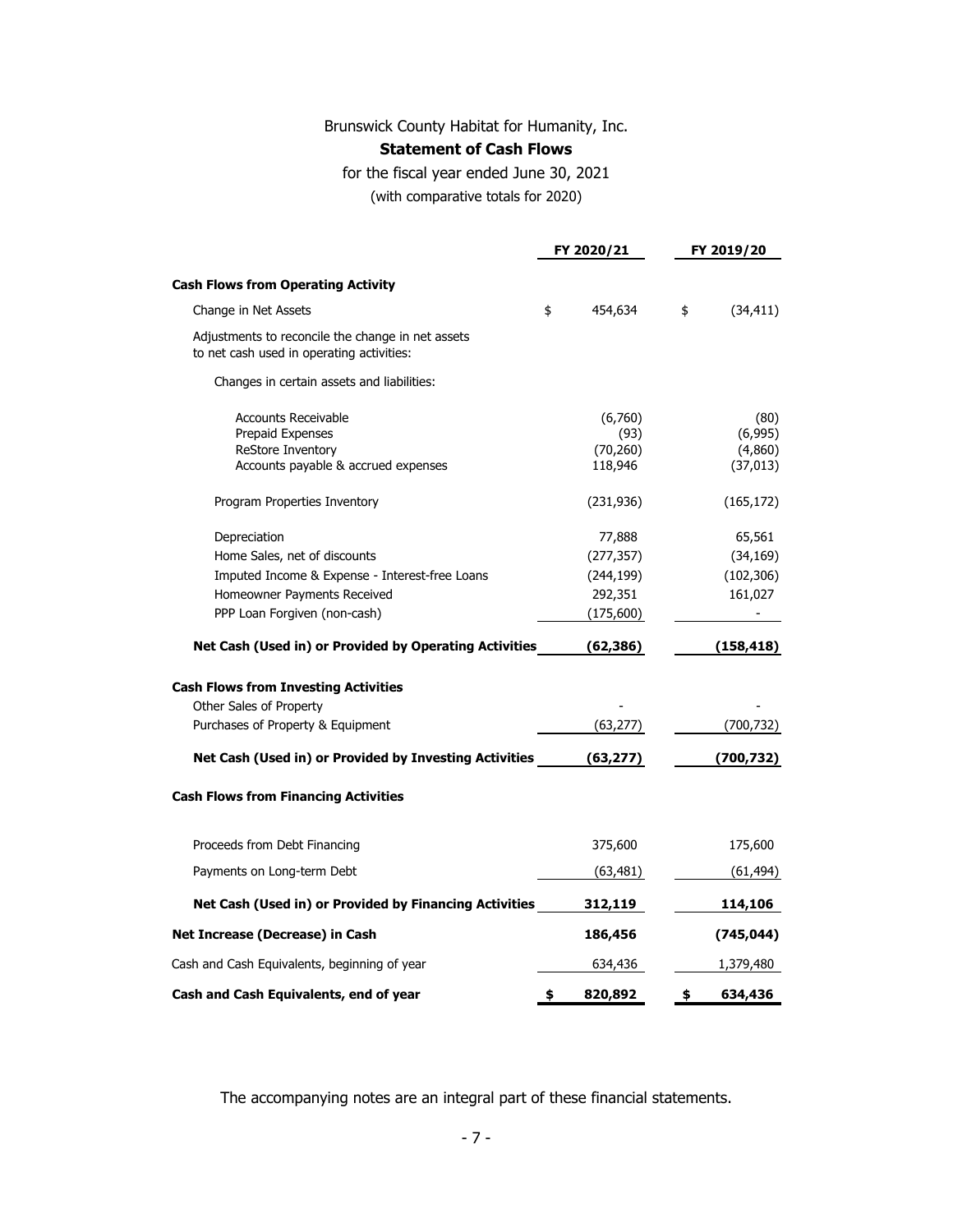June 30, 2021

#### **1. Organization**

Brunswick County Habitat for Humanity, Inc. ("Habitat") is a North Carolina nonprofit corporation organized in June 1993 operating in Brunswick County, North Carolina. It is an affiliate of Habitat for Humanity International, Inc. ("Habitat International"), a nondenominational Christian nonprofit organization whose purpose is to create decent, affordable housing for those in need and to make decent shelter a matter of conscience for people everywhere.

Habitat is directly responsible for its own operations. It receives assistance from Habitat International in a variety of ways including assistance with training, publications and prayer support. The organization is exempt from income taxes under the Internal Revenue Service Code Section  $501(c)(3)$  under a group exemption letter granted to Habitat International. As such, contributions to the organization are generally tax deductible.

#### **2. Mission and Activities**

Habitat is an ecumenical Christian housing ministry partnering with community volunteers to assist families who are working toward the purchase of a Habitat house. Habitat had completed 69 houses since its inception in 1993 through June 30, 2021. It sells the homes to pre-qualified, low-income families who have actively participated in the construction process. New homeowners qualify for an interest-free loan from Habitat to finance the purchase and repay Habitat over time.

#### **3. Summary of Significant Accounting Policies**

The organization prepares its financial statements in accordance with generally accepted accounting principles promulgated in the United States of America (U.S. GAAP) for nonprofit organizations using the accrual basis of accounting. As such, revenues are recorded when earned and expenses are recorded when incurred. The significant accounting and reporting policies used by the organization are described below to enhance the usefulness and understandability of the financial statements.

#### *3a. Use of Estimates*

The preparation of financial statements requires management to make estimates and assumptions that affect the reported amounts of revenues and expenses during the reporting period and the reported amounts of assets and liabilities at the date of the financial statements. On an ongoing basis, the organization's management evaluates the estimates and assumptions based upon historical experience and various other factors and circumstances. The organization's management believes that the estimates and assumptions are reasonable in the circumstances; however, the actual results could differ from those estimates.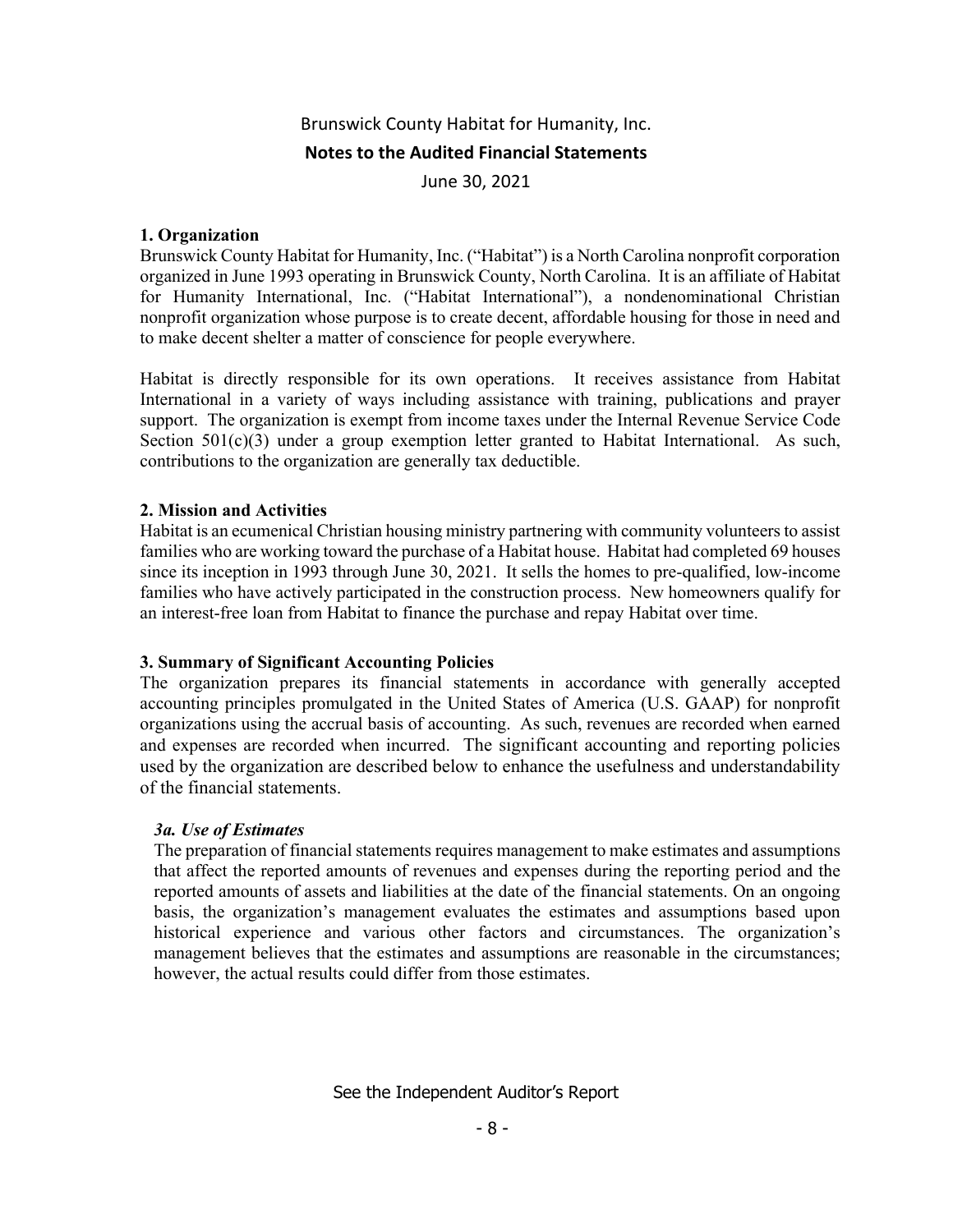June 30, 2021

#### *3b. Net Asset Classes*

The Financial Accounting Standards Board *Accounting Standards Codification* (FASB ASC) topic 958, "Not-for-Profit Entities," requires the reporting of an organization's activities by net asset class. The financial statements report net assets and changes in net assets in classes that are based upon the existence or absence of restrictions on use that are placed by its donors, as follows:

*Net assets without donor restrictions* are resources available for use in general operations and not subject to donor (or certain grantor) restrictions. The only limits on their use are the broad limits resulting from the nature of the organization, the environment in which it operates, the purposes specified in its corporate documents and its application for tax-exempt status, and any limits resulting from contractual agreements with creditors and others that are entered into in the course of its operations.

#### Board-Designated Funds

The board has set aside a portion of its unrestricted net assets as an operating reserve. Since none of the funds are donor-restricted, the board of directors may remove or change the designation at any time as it sees fit.

*Net assets with donor restrictions* are resources that are subject to donor (or certain grantor) imposed restrictions. Some donor-imposed restrictions are temporary in nature, such as those that will be met by the passage of time or other events specified by the donor. Other donorimposed restrictions are permanent in nature, where the donor stipulates that resources be maintained in perpetuity. Donor-imposed restrictions are released when a restriction expires, that is, when the stipulated time has elapsed, when the stipulated purpose for which the resource was restricted has been fulfilled, or both.

During the fiscal year, funds totaling \$86,080 that were initially restricted by donors were expended for their intended purposes and released from restriction. These appear as the line item "Net Assets Released from Restriction" on the Statement of Activities.

*As of June 30, 2021, Habitat held no net assets with permanent donor restrictions.* 

#### *3c. Cash and Cash Equivalents*

The organization considers short-term, interest bearing, highly liquid investments with original maturities of three months or less to be cash equivalents for purposes of financial statement presentation. At various times during the year, the organization's cash balance in financial institutions has exceeded the Federal Deposit Insurance Corporation (FDIC) insurance limit of \$250,000 per depositor. The financial institutions have strong credit ratings and management believes that the credit risks related to these deposits are minimal.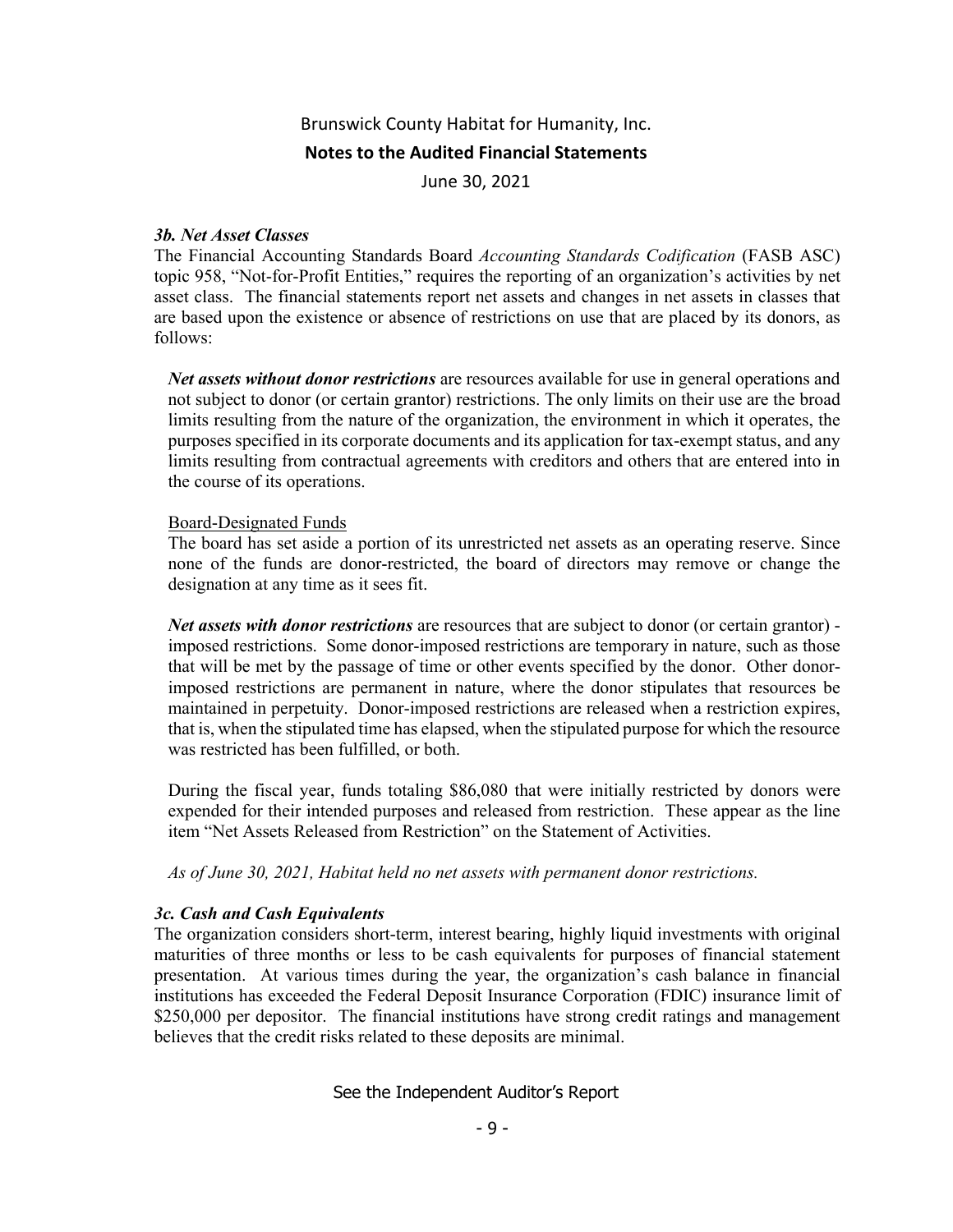June 30, 2021

#### *3d. Contributions*

Contributions, including unconditional promises to give, are recognized when received. All contributions are reported as increases in unrestricted net assets unless the use of the contributed assets is specifically restricted by the donor (see *Note 3b*, previously).

The requirements for the recognition of contributed services in the financial statements are set forth in FASB ASC 958-605-25-16, "Contributed Services." They should be recorded when (1) they create or enhance non-financial assets; or (2) they require specialized skills provided by individuals possessing those skills and are services that would typically be purchased if not provided by donation.

Volunteers provide substantial services to Habitat in the form of construction and other services. In addition, Habitat receives donated property and construction materials in the course of its construction activities. These in-kind donations are valued using an estimate of fair value for the service or material provided. In addition, volunteers perform a variety of administrative and fundraising tasks for the organization. Only the services of skilled construction personnel meet the criteria for recognition.

#### *3e. Functional Allocation of Expenses*

The Financial Accounting Standards Board *Accounting Standards Codification* (FASB ASC) topic 958, "Not-for-Profit Entities," requires the reporting of the organization's expenses in a Statement of Activities using functional classifications (program, management and general, and fundraising). The Statement of Functional Expenses presents these same expenses by both functional and natural classification (e.g. wages, contracted services).

Expenses that can be identified with a specific program or support service are charged directly to that program or support service. Costs common to multiple functions have been allocated among the various functions benefited using staff members' time and effort as an objective basis for the allocations for certain expenses within the following categories: payroll and related; general operations, occupancy, insurance and depreciation.

*Management and General* activities include the functions necessary to provide support for the organization's program. These include those that provide governance (Board of Directors), oversight, business management, financial recordkeeping, budgeting, legal services, human resource management, and similar activities that ensure an adequate working environment and an equitable employment program.

*Fundraising* activities include publicizing and conducting fundraising campaigns; maintaining donor lists; conducting special fundraising events; and other activities involved with soliciting contributions from corporations, foundations, individuals, and others.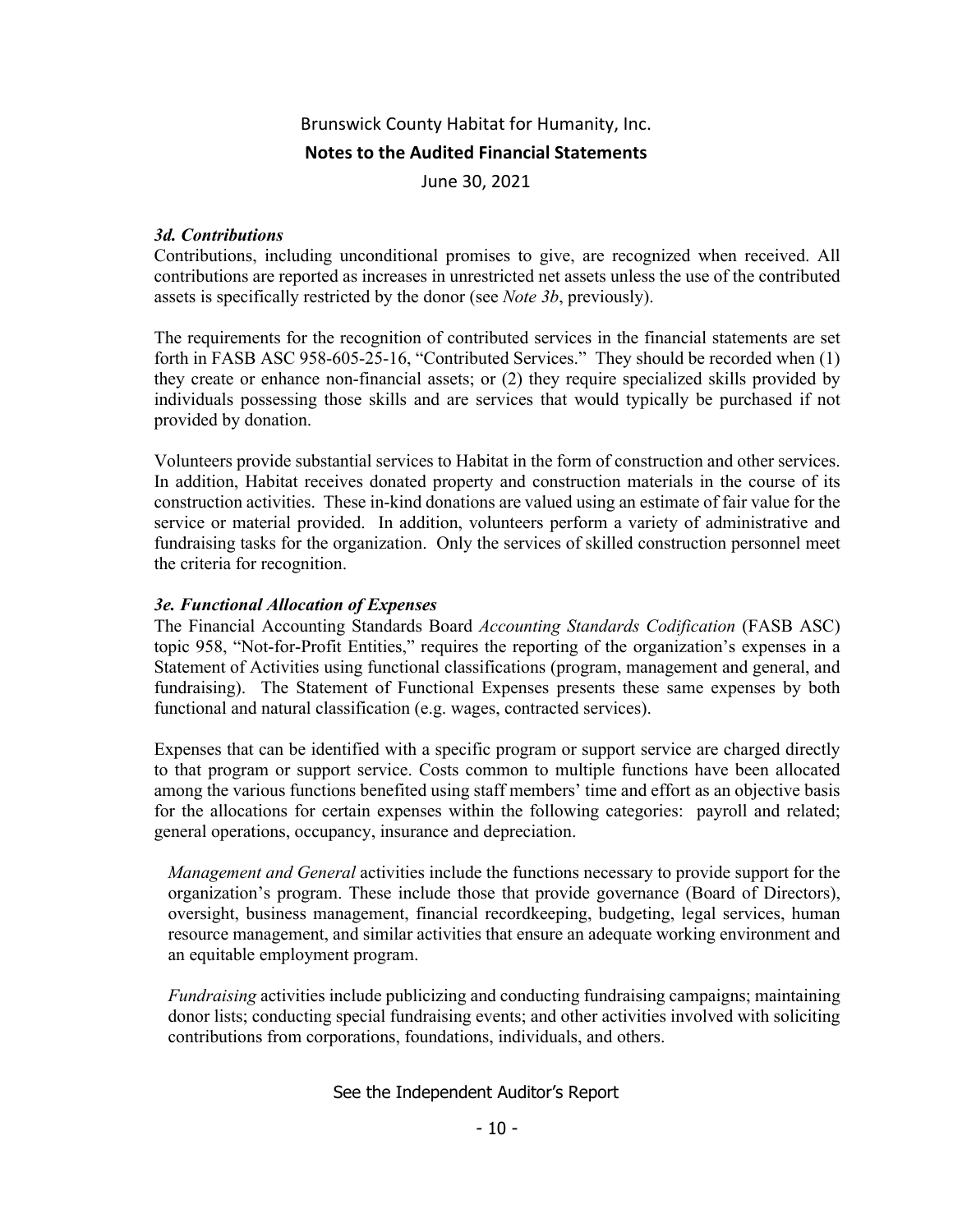June 30, 2021

Habitat hosts occasional special events to raise awareness of its mission and to raise funds for the organization. In recognizing special events revenue, it follows the guidance provided by FASB ASC-958-605, *Revenue Recognition*. Habitat considers its events to be on-going and central to its operations and therefore records revenues at the gross amount. All costs of the events appear within the fundraising category on the Statement of Functional Expenses.

#### *3f. Property & Equipment*

Habitat capitalizes property and equipment costing more than \$2,500 with a useful life of more than one year. Lesser amounts are expensed. Purchased property and equipment is capitalized at acquisition cost, including costs necessary to prepare the asset for its intended use. Donations of property and equipment are recorded as contributions at fair value on the date of donation. Such donations are reported as unrestricted contributions unless the donor specifically restricts the asset's use. Also see *Note 8, Property & Equipment*.

#### *3g. Escrow*

Habitat makes loans to homeowners as described in *Note 7*. The homeowner escrow accounts are held as cash on the balance sheet and are offset by a corresponding liability within the accounts payable and accrued liabilities section since Habitat retains no ownership of the escrow funds.

#### *3h. Real Estate Owned and Homes under Construction*

Real estate, including pre-acquisition, acquisition, and development costs, building materials and labor, are recorded at cost when assets are acquired or services are provided, or at estimated fair market value when donated. No interest is capitalized as a cost of houses.

The costs of homes under construction are capitalized until the transfer to the homeowner is made. They appear as an asset on the Statement of Financial Position within the line item "Program Properties Inventory." Once the home is occupied and title has passed to the homeowner, the construction costs are expensed and appear on the Statement of Functional Expenses as the program expense "Construction." Also see *Note 6, Housing Activities.*

#### *3i. Home Sales*

Habitat transfers ownership of its properties to homeowners when the homes are occupied, and title is transferred. The transfers are recorded as revenue on the Statement of Activities at the gross amount of payments to be received over the lives of the associated mortgages plus any cash payments received at closing. The non-interest-bearing mortgages are discounted at a rate provided by Habitat International that seeks to approximate a market rate for similar types of loans. Currently, the rate used is 7.23%. Discounts are amortized using the effective interest method over the lives of the mortgages. Also see *Note 7, Home Sales / Loans to Homeowners*.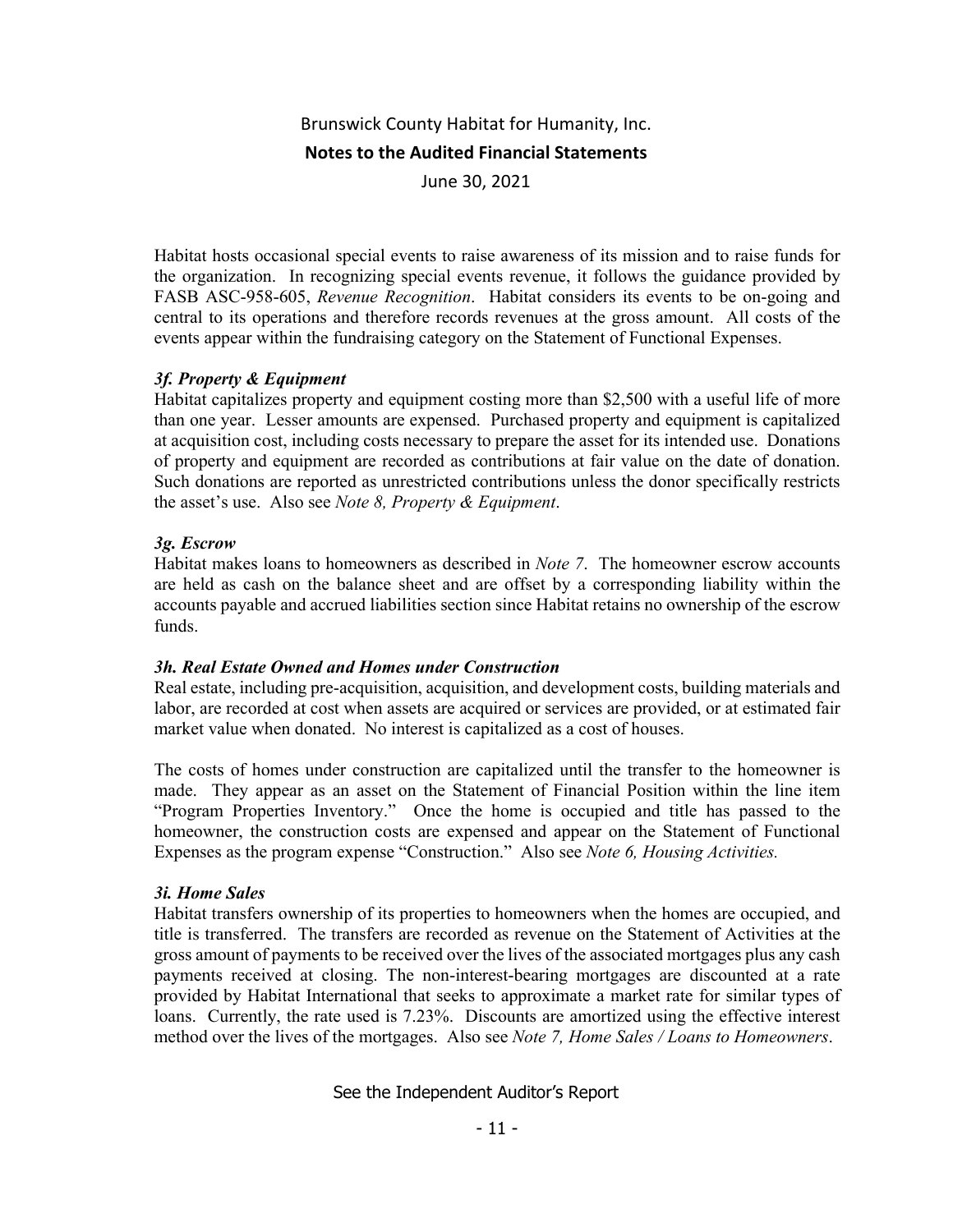June 30, 2021

#### *3j. ReStore Donations*

Habitat receives support in the form of in-kind donations of building materials and household items. It operates ReStores in Ocean Isle Beach, Southport, and Leland, NC in order to liquidate these items. These contributions are valued at the amount of cash received for the items less all costs associated with their sale. The in-kind contributions are recorded as revenue once their fair market values can be determined (i.e. when the items are sold).

#### *3k. Prior Year Information*

The financial statements display prior-year, summarized information for comparative purposes. The prior year information is presented in total but not by net asset class (with or without donor restrictions). Such information does not include sufficient detail to constitute a presentation in conformity with generally accepted accounting principles. Accordingly, such information should be read in conjunction with the organization's financial statements for the year then ended, from which the summarized information is derived.

#### **4. Liquidity and Availability**

Habitat has calculated that as of June 30, 2021, it owns financial assets of \$985,596 that will become available within one year for general expenditure. The calculation was determined as follows:

| Total Cash & Cash Equivalents           | \$820,892 |
|-----------------------------------------|-----------|
| Accounts Receivable due within one year | 13,039    |
| Homeowner payments due within one year  | 151,665   |
| <b>Total Available</b>                  | \$985,596 |

Habitat has not reduced the available amount by \$3,125 of donor-restricted net assets because the specific restrictions relate to budgeted initiatives in FY 2021/22 and therefore will be available for general expenditure. In FY 2020/21, the organization had average daily expenses of \$6,423, excluding depreciation and other non-cash items. Therefore, the \$985,596 of available financial assets could theoretically fund operations for 153 days at FY 2020/21 expenditure levels.

As part of Habitat's liquidity management plan, cash in excess of daily requirements may be invested in short-term investments and money market funds.

#### **5. Accounts Receivable**

The accounts receivable balance of \$13,039 consists primarily of sales taxes paid by the organization that were requested for reimbursement from the State of North Carolina. Management believes the amount is fully collectible. Accordingly, no provision is made for uncollectible amounts.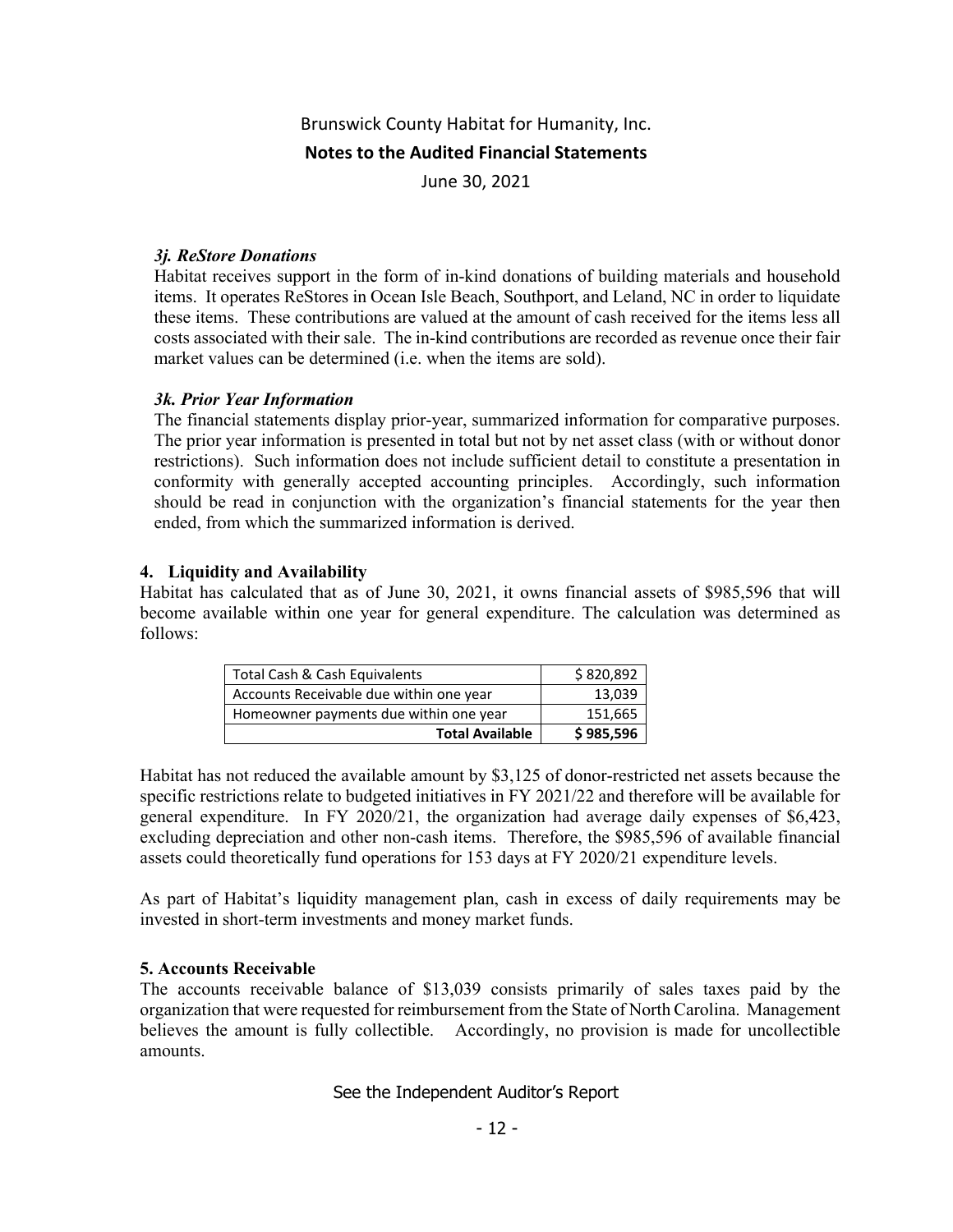#### **Notes to the Audited Financial Statements**

June 30, 2021

#### **6. Housing Activities**

The following table summarizes home building activity for FY 2020/21.

|                                         | Cost      |
|-----------------------------------------|-----------|
| Program Properties Inventory, Beginning | \$454.186 |
| Additional costs incurred               | 714.998   |
| 5 Homes Sold                            | (483,062) |
| Program Properties Inventory, Ending    | 686.122   |

#### **7. Homes Sales / Loans to Homeowners**

Habitat sells homes to program participants in exchange for interest-free mortgage notes. The mortgages are payable to Habitat over 20 to 30 years and appear on the Statement of Financial Position discounted to their present value (see Note 3i). This method of accounting reflects the present value of the interest-free loans at inception and recognizes imputed interest income over the life of the loans.

As each house is sold, an expense is calculated for the difference between the face value of the mortgage loan receivable and the present value of the loan. The discount expense appears on the Statement of Functional Expenses as "Discount on New Mortgages." As imputed interest income is earned over the life of the loan, it appears on the Statement of Activities within the revenue line item "Imputed Income – Interest-Free Loans."

As of June 30, 2021, Habitat had 62 loans outstanding with a gross value of \$2,902,211 and a discounted value of \$1,383,816. Management has established no provision for loan losses because Habitat is the secured creditor and it can reclaim the homes through foreclosure.

Scheduled annual mortgage receipts are as follows:

| FY 2021/22                  | 148,797     |
|-----------------------------|-------------|
| FY 2022/23                  | 146,873     |
| FY 2023/24                  | 140,601     |
| FY 2024/25                  | 141,744     |
| FY 2025/26                  | 132,650     |
| Thereafter                  | 2,191,546   |
|                             | \$2,902,211 |
| Less present value discount | (1,518,395) |
| Loans to Homeowners, Net    | \$1,383,816 |

In addition to the interest-free mortgage, most homeowners are obligated to a second mortgage which is forgiven based on compliance with various requirements including timely mortgage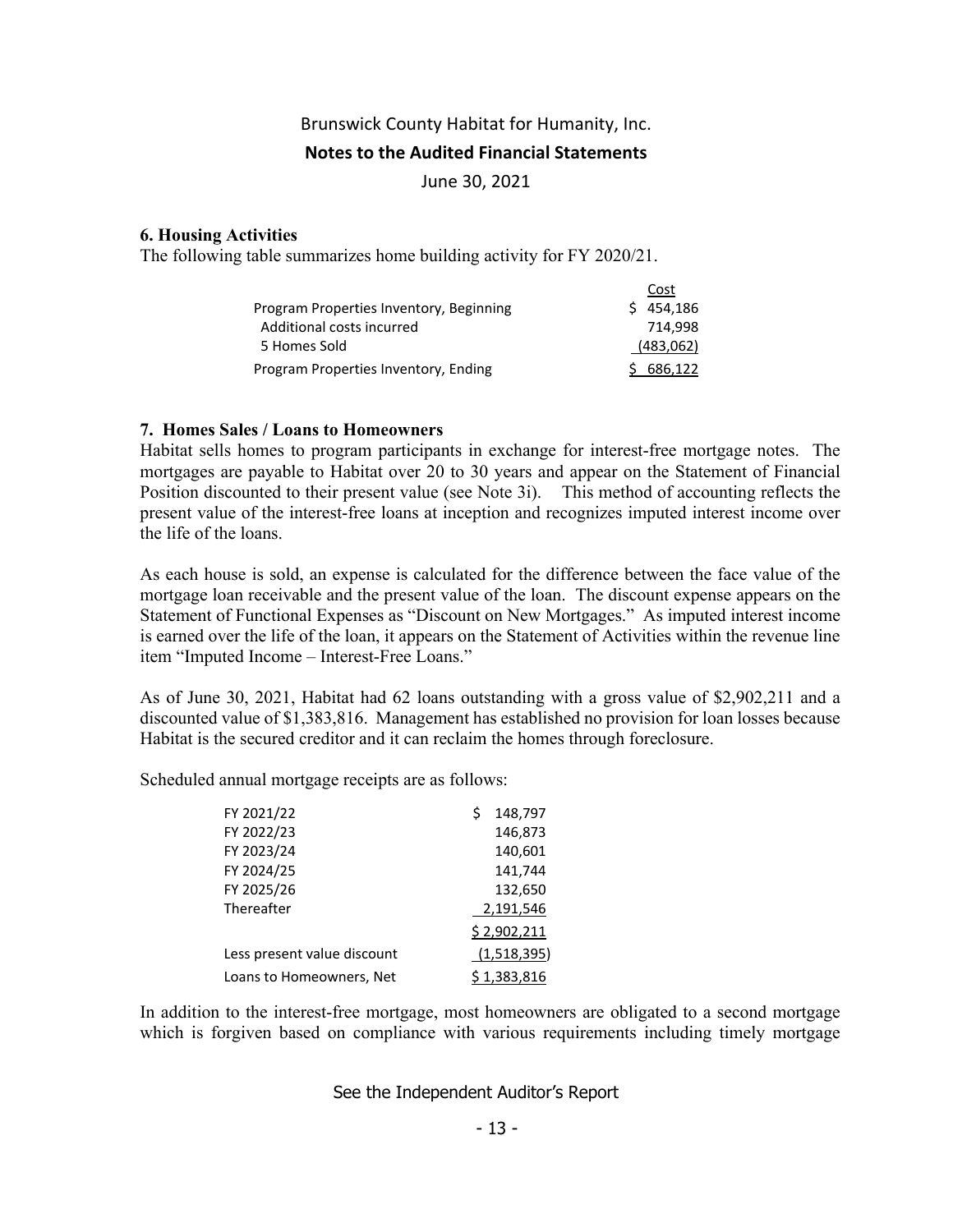June 30, 2021

payments and occupancy over a period up to 20 years. These second mortgages are a contingent asset of Habitat and are therefore not recorded on the financial statements unless they are realized due to a home foreclosure or refinancing with a new lender. During FY 2020/21, Habitat initiated foreclose proceedings on one homeowner loan.

#### **8. Property and Equipment**

The property and equipment balance is stated at cost and consists of the following:

|                               | 6/30/21     |
|-------------------------------|-------------|
| Land                          | 664.538     |
| Buildings & Improvements      | 2,066,787   |
| Machinery & Equipment         | 155,341     |
|                               | 2,886,666   |
| Less accumulated depreciation | (570, 250)  |
| Property & Equipment, Net     | \$2,316,416 |

Depreciation is computed using the straight-line method over the estimated useful lives of the assets (up to 40 years for buildings and improvements, 5 to 10 years for machinery and equipment).

Depreciation expense totaled \$77,888 and appears as a line item on the Statement of Functional Expenses.

#### **9. Accounts Payable & Accrued Liabilities**

The accounts payable and accrued liabilities balance consists of the following:

|                                     | 6/30/21   |  |
|-------------------------------------|-----------|--|
| <b>Operational Accounts Payable</b> | \$122,360 |  |
| <b>Escrow Funds Payable</b>         | 11.664    |  |
| Payroll & Related Payables          | 74.468    |  |
| Total                               | \$208.492 |  |

#### **10. Notes Payable**

Habitat's debt consists of the following:

 Note payable to First Bank with a principal balance of \$416,316, due in monthly installments of \$3,660, including interest at a fixed rate of 4.60% per annum. The loan matures in March 2027. The note is secured by the Southport ReStore.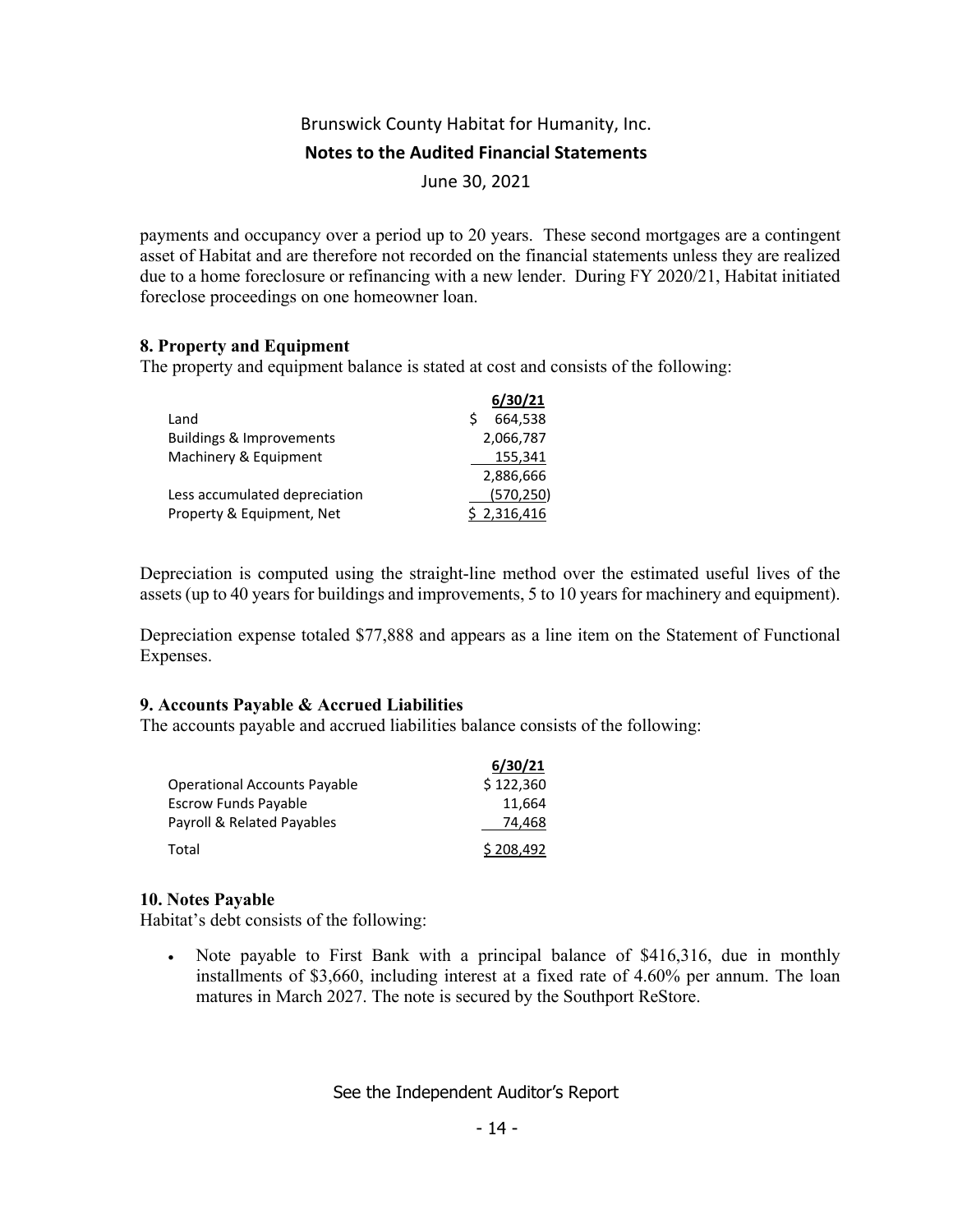June 30, 2021

- Note payable to First Bank with a principal balance of \$303,662, due in monthly installments of \$4,255, including interest at a fixed rate of 4.60% per annum. The loan matures in June 2028. The note is secured by the Ocean Isle Beach ReStore.
- A second Paycheck Protection Loan of \$175,600 received in March 2021.

Habitat was notified that its first Paycheck Protection Loan, also for \$175,600, was completely forgiven in May 2021 and it is therefore shown on the Statement of Activities as grant revenue in accordance with the guidance provided by FASB ASC 958-605, *Notfor-Profit Entities – Revenue Recognition.*

Interest expense totaled \$34,418 and appears as a line item on the Statement of Functional Expenses. Scheduled annual mortgage principal payments on the two bank notes are as follows:

| FY 2021/22 |       | 63,183    |
|------------|-------|-----------|
| FY 2022/23 |       | 66,152    |
| FY 2023/24 |       | 69,260    |
| FY 2024/25 |       | 72,514    |
| FY 2025/26 |       | 75,921    |
| Thereafter |       | 372,949   |
|            | Total | \$719,978 |

#### **11. NCHFA Notes Payable**

Habitat participates in the "Self-Help Loan Pool," a program of the North Carolina Housing Finance Agency (NCHFA), a public agency of the State of North Carolina. The program provides Habitat up to \$50,000 per homeowner loan per year, to be repaid over the life of the loans (30 years). Because the NCHFA loans are interest-free, Habitat has discounted the liability on the Statement of Financial Position to reflect the time value of money. The imputed interest rate used corresponds to that of the homeowner loan pool that the proceeds finance (see Note 7).

During FY 2020/21, Habitat received \$200,000 in financing from NCHFA. The difference between the cash proceeds received and the discounted value of the notes is considered imputed revenue. The imputed amount was calculated at \$118,399 and appears as the revenue line item "NCHFA Imputed Contribution" on the Statement of Activities. Imputed interest expense is calculated over the life of the loan and appears as the line item "Imputed Interest" on the Statement of Activities. The amount of imputed expense for FY 2020/21 was \$2,575.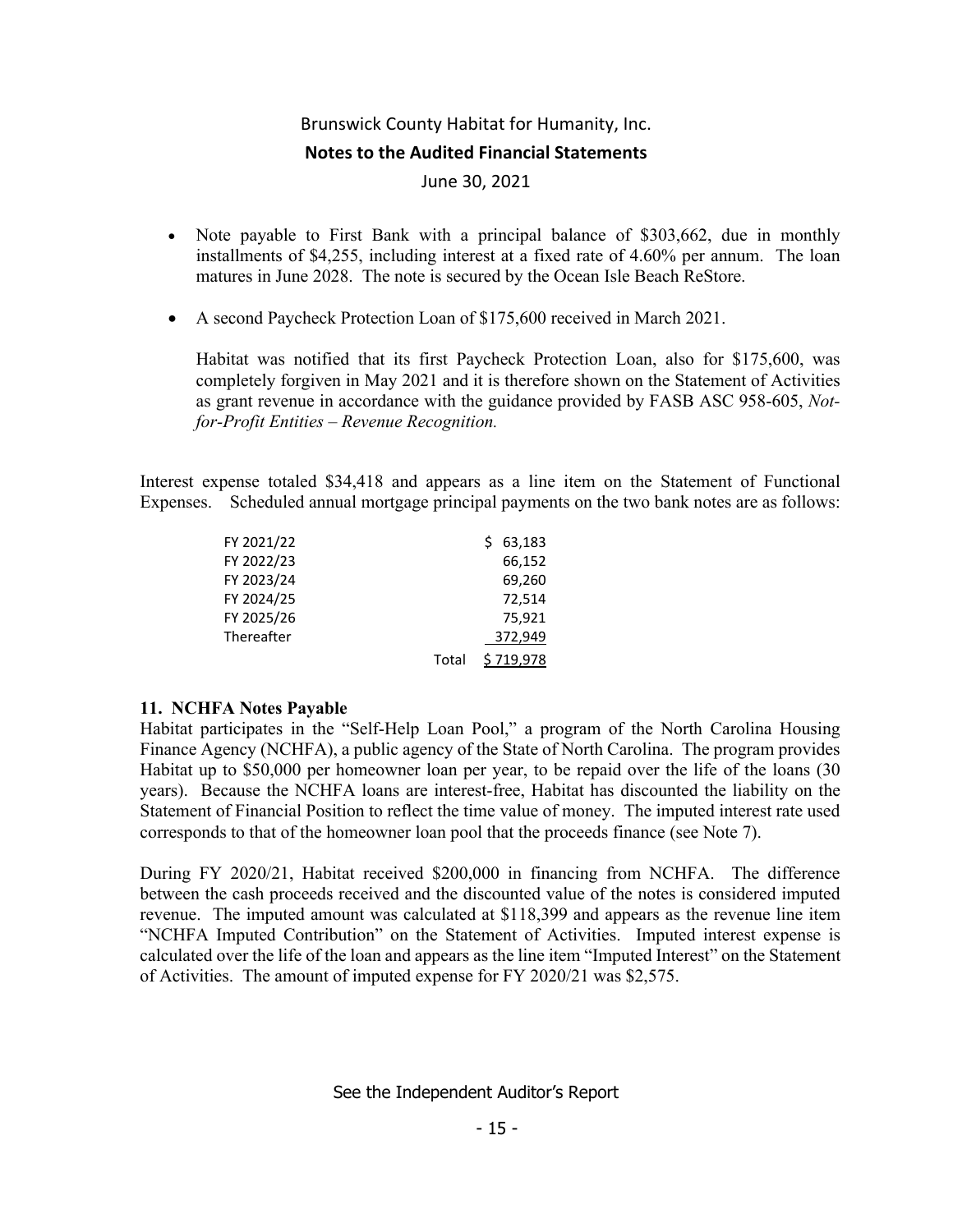#### **Notes to the Audited Financial Statements**

June 30, 2021

Annual repayments and the discounted value of the loan pool are:

| FY 2021/22                  | Ś | 6,667      |
|-----------------------------|---|------------|
| FY 2022/23                  |   | 6,667      |
| FY 2023/24                  |   | 6,667      |
| FY 2024/25                  |   | 6,667      |
| FY 2025/26                  |   | 6,667      |
| Thereafter                  |   | 163,750    |
|                             |   | \$197,084  |
| Less present value discount |   | (115, 824) |
| NCHFA Note Payable, Net     |   | 81,260     |

#### **12. Payment to Habitat International**

Habitat remits a portion of its revenues each year to Habitat International and Habitat North Carolina. A portion of these funds known as a "tithe" comes from unrestricted contributions and is used to help construct homes in economically depressed areas around the world. The rest of these funds are fees charged by Habitat International and Habitat NC for the support services they provide their affiliates. Habitat contributed \$31,973 in this way during the fiscal year and this expense is included within the General Operations line item on the Statement of Functional Expenses.

#### **13. Leases**

Habitat leases commercial space for its Leland ReStore from a local landlord on a short-term basis. Rent is paid on a month-to-month basis and rent expense for FY 2020/21 was \$38,364 and appears within the line item "Occupancy" on the Statement of Functional Expenses.

#### **14. Grants to Others**

In December 2018, Habitat received disaster-recovery funding from AARP totaling \$90,000. Due to the particular restrictions on the grant, Habitat was unable to use \$71,357 of the award and therefore with the agreement of AARP, it transferred the funds to Wilmington Area Rebuilding Ministry, a tax-exempt charity specializing in disaster-recovery work in the region.

#### **15. Income Taxes**

The organization is exempt from federal income taxation under Section  $501(c)(3)$  of the Internal Revenue Code. Additionally, it does not generate business income unrelated to its exempt purpose and therefore has made no provision for income taxes or uncertain tax positions in the financial statements. There are no federal or state tax audits of the organization in progress and Habitat believes it is not subject to tax examinations for fiscal years prior to FY 2017/18.